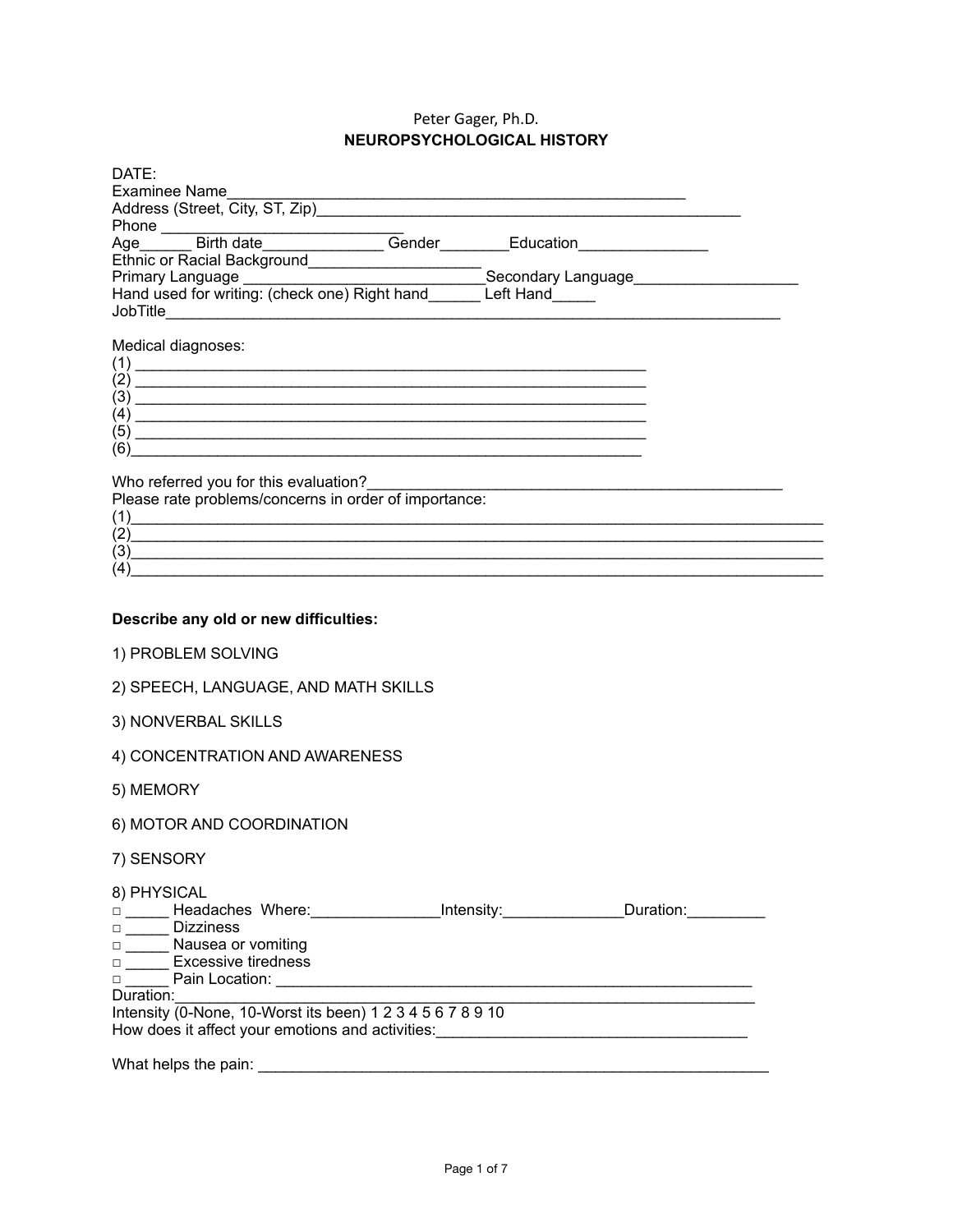| 9) BEHAVIOR                                                                                                                                                                                                                                          | Rate how severe:                             |
|------------------------------------------------------------------------------------------------------------------------------------------------------------------------------------------------------------------------------------------------------|----------------------------------------------|
| ü Check all that apply to you in the past six months:                                                                                                                                                                                                | <b>Mild Moderate Severe</b>                  |
| Sadness or depression                                                                                                                                                                                                                                |                                              |
| Anxiety or nervousness                                                                                                                                                                                                                               |                                              |
| Sleeping problems: (Falling asleep_Staying asleep_)<br>Become angry or irritable more easily                                                                                                                                                         |                                              |
|                                                                                                                                                                                                                                                      | <u> 1980 - Andrea Andrew Maria (b. 1980)</u> |
|                                                                                                                                                                                                                                                      |                                              |
| Euphoria (feeling on top of the world)                                                                                                                                                                                                               |                                              |
| Much more emotional (e.g., cry more easily)                                                                                                                                                                                                          |                                              |
| Feel as if I just do not care anymore                                                                                                                                                                                                                |                                              |
|                                                                                                                                                                                                                                                      |                                              |
|                                                                                                                                                                                                                                                      |                                              |
| Feel like hurting myself and/or another person<br>Less inhibited (do things I would not do before)<br>Hear voices or see things others do not hear or see                                                                                            |                                              |
| Change in eating habits:<br><u>Change in eating habits:</u>                                                                                                                                                                                          |                                              |
| Change in interest in sex:                                                                                                                                                                                                                           |                                              |
| Other recent change in behavior or personality:<br>The matter of the contract of the contract of the contract of the contract of the contract of the contract of                                                                                     |                                              |
| 10) Overall, my symptoms have developed: ______ Slowly ______ Quickly<br>11) My symptoms occur: ______ Occasionally _____ Often<br>12) Over the past 6 months my symptoms have: _____ Stayed about the same<br>_______ Worsened_______ Gotten better |                                              |
|                                                                                                                                                                                                                                                      |                                              |
| <b>EARLY HISTORY</b>                                                                                                                                                                                                                                 |                                              |
| 13) You were born On time ______ Prematurely ______ Late ____                                                                                                                                                                                        |                                              |
| 16) Were there any problems associated with your birth or your mother's pregnancy?                                                                                                                                                                   |                                              |
| If yes, describe: the same state of the state of the state of the state of the state of the state of the state of the state of the state of the state of the state of the state of the state of the state of the state of the                        |                                              |
| 20) Rate your developmental progress as it has been reported to you by checking one description for<br>each area:                                                                                                                                    |                                              |
| Early Average Late                                                                                                                                                                                                                                   |                                              |
| Walking<br>Vvaiking<br>Language development _____ _____ _____                                                                                                                                                                                        |                                              |
|                                                                                                                                                                                                                                                      |                                              |
| Toilet training<br>____ _______ ______                                                                                                                                                                                                               |                                              |
| Overall development                                                                                                                                                                                                                                  |                                              |
| 21)<br>As a child, did you have any of these conditions? (Check all that apply.)                                                                                                                                                                     |                                              |
| Attention problems ______ Head injury                                                                                                                                                                                                                | ______ Muscle tightness or weakness          |
| Auenuon problems ______ Head injury<br>Clumsiness _______ Hearing problems                                                                                                                                                                           | _______ Speech problems                      |
|                                                                                                                                                                                                                                                      | Vision problems                              |
| Developmental delay _____ Hyperactivity<br>- Ear infections ______ ____ Learning disability                                                                                                                                                          | Psychological problems                       |
| Problems socializing ______ Drug use                                                                                                                                                                                                                 | Involvement with police or Authorities       |
|                                                                                                                                                                                                                                                      |                                              |
| Other problems:                                                                                                                                                                                                                                      |                                              |
| <b>MEDICAL HISTORY</b>                                                                                                                                                                                                                               |                                              |
| <b>CHILDHOOD MEDICAL HISTORY</b>                                                                                                                                                                                                                     |                                              |
| 22) Check all the conditions that were diagnosed when you were a child. Add any helpful details (age at                                                                                                                                              |                                              |
| diagnosis, treatment provided, etc.)                                                                                                                                                                                                                 |                                              |
| Allergies<br>Epilepsy or seizures                                                                                                                                                                                                                    | Pneumonia                                    |
| Fevers (104 F or higher)<br>Asthma                                                                                                                                                                                                                   | Poisoning                                    |
| <b>Brain infection</b><br>Heart problems                                                                                                                                                                                                             | Polio                                        |
| Immune system disease<br>Cancer                                                                                                                                                                                                                      | Rheumatic fever                              |
| Kidney problems<br>Cerebral palsy                                                                                                                                                                                                                    | Scarlet fever                                |
| Chicken pox<br>Lung (respiratory) disease                                                                                                                                                                                                            | Tuberculosis                                 |
| Colds (excessive)<br>Measles                                                                                                                                                                                                                         | Venereal disease                             |
| <b>Diabetes</b><br>Meningitis                                                                                                                                                                                                                        | Whooping cough                               |
| Encephalitis<br>Oxygen deprivation                                                                                                                                                                                                                   | Psychological                                |
| Other diseases or disabilities:                                                                                                                                                                                                                      |                                              |
|                                                                                                                                                                                                                                                      |                                              |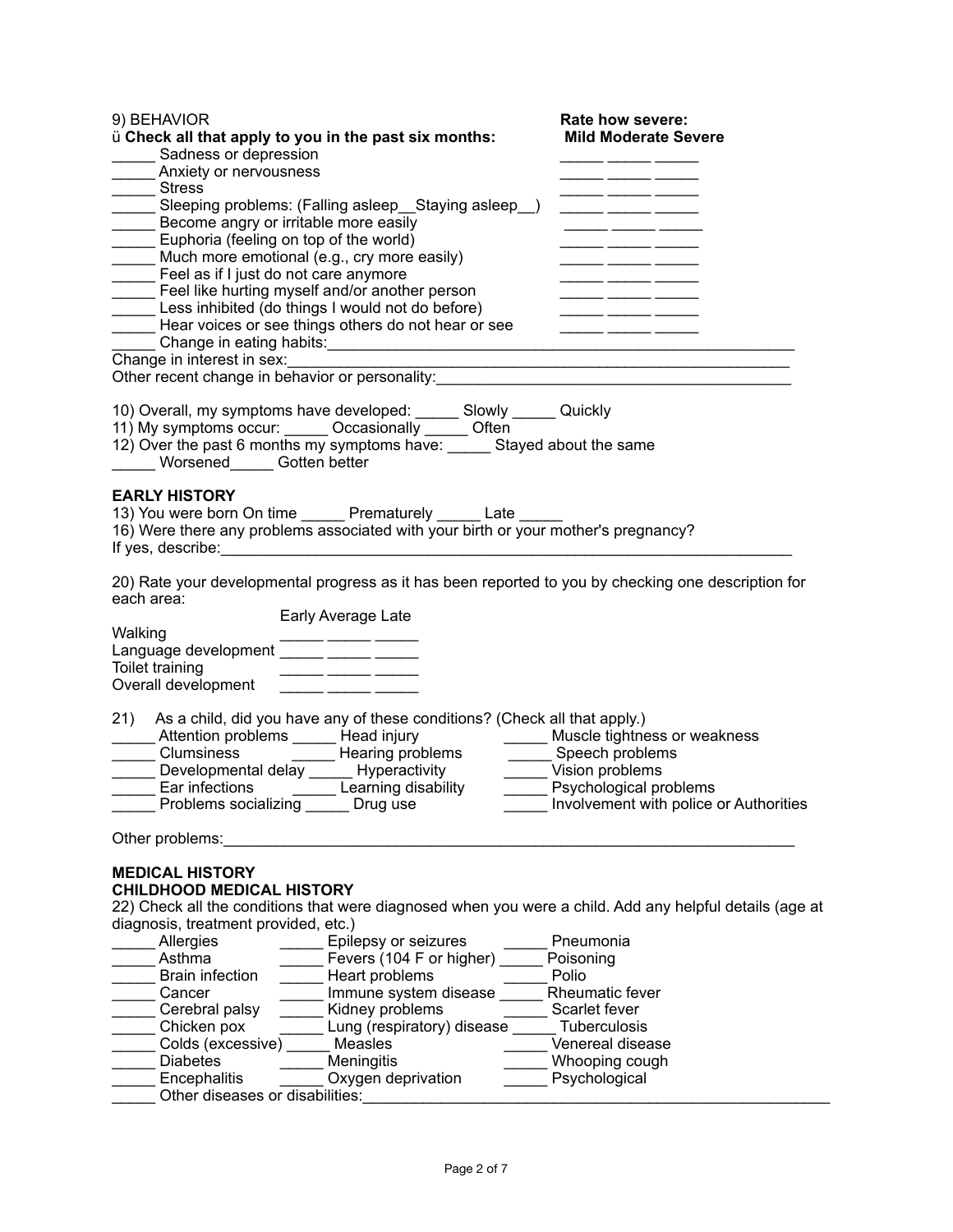$\mathcal{L}_\text{max}$  , and the contribution of the contribution of the contribution of the contribution of the contribution of the contribution of the contribution of the contribution of the contribution of the contribution of t 23) As a child, were you exposed to excessive amounts of lead (e.g., eating paint chips, living next to high Concentration of automobile exhaust fumes, etc.)? \_\_\_\_\_ Yes \_\_\_\_\_ No If yes, explain: 24) As a child, did you have an accident which required a hospital visit? Yes No If yes, describe what happened:

 $\mathcal{L}_\text{G} = \{ \mathcal{L}_\text{G} = \{ \mathcal{L}_\text{G} = \{ \mathcal{L}_\text{G} = \{ \mathcal{L}_\text{G} = \{ \mathcal{L}_\text{G} = \{ \mathcal{L}_\text{G} = \{ \mathcal{L}_\text{G} = \{ \mathcal{L}_\text{G} = \{ \mathcal{L}_\text{G} = \{ \mathcal{L}_\text{G} = \{ \mathcal{L}_\text{G} = \{ \mathcal{L}_\text{G} = \{ \mathcal{L}_\text{G} = \{ \mathcal{L}_\text{G} = \{ \mathcal{L}_\text{G$ 

25) Did you ever suffer a serious injury to your head? \_\_\_\_\_ Yes \_\_\_\_\_ No If yes, explain the circumstances and any problems you had afterward:  $\mathcal{L}_\text{max}$  , and the contribution of the contribution of the contribution of the contribution of the contribution of the contribution of the contribution of the contribution of the contribution of the contribution of t

27) List the medications that were regularly given to you as a child:<br>Medication Reason for medication ,<br>Medication

|   | <u>IVICUICALIUI I</u> | REASULLUL IIIEUILAIIUIT |
|---|-----------------------|-------------------------|
| a |                       |                         |
| b |                       |                         |
| c |                       |                         |
| d |                       |                         |

## **ADULT MEDICAL HISTORY**

| 28) Check all that currently apply: |                    |                             |  |  |
|-------------------------------------|--------------------|-----------------------------|--|--|
| AIDS or HIV+                        | Heart disease      | Parkinson disease           |  |  |
| Allergies                           | Huntington disease | Polio                       |  |  |
| Arteriosclerosis                    | Hypertension       | Psychiatric problems        |  |  |
| Arthritis                           | Kidney disease     | Radiation exposure/ Therapy |  |  |
| <b>Blood disorder</b>               | Liver disease      | Senility (Dementia)         |  |  |
| <b>Brain infection</b>              | Lung disease       | Stoke or TIA                |  |  |
| Cancer or chemo                     | Malnutrition       | Thyroid disease             |  |  |
| <b>Diabetes</b>                     | <b>Meningitis</b>  | Venereal disease            |  |  |
| Hazardous exposure                  | Multiple sclerosis | Arrest or incarceration     |  |  |
| Any other problems:                 |                    |                             |  |  |
|                                     |                    |                             |  |  |

29) Have you ever been placed on disability? Yes No If yes, please explain: $\Box$ 

30) List any medication you currently take (over-the-counter or prescription medication) and the dosage.

| a)             | Medication | Dosage | Usage |
|----------------|------------|--------|-------|
| $\overline{b}$ |            |        |       |
| c)             |            |        |       |
| d)             |            |        |       |
| e)             |            |        |       |
|                |            |        |       |

31) Do you have epilepsy or a seizure disorder? \_\_\_\_\_ Yes \_\_\_\_\_ No

32) Describe all of the hospitalizations you have had: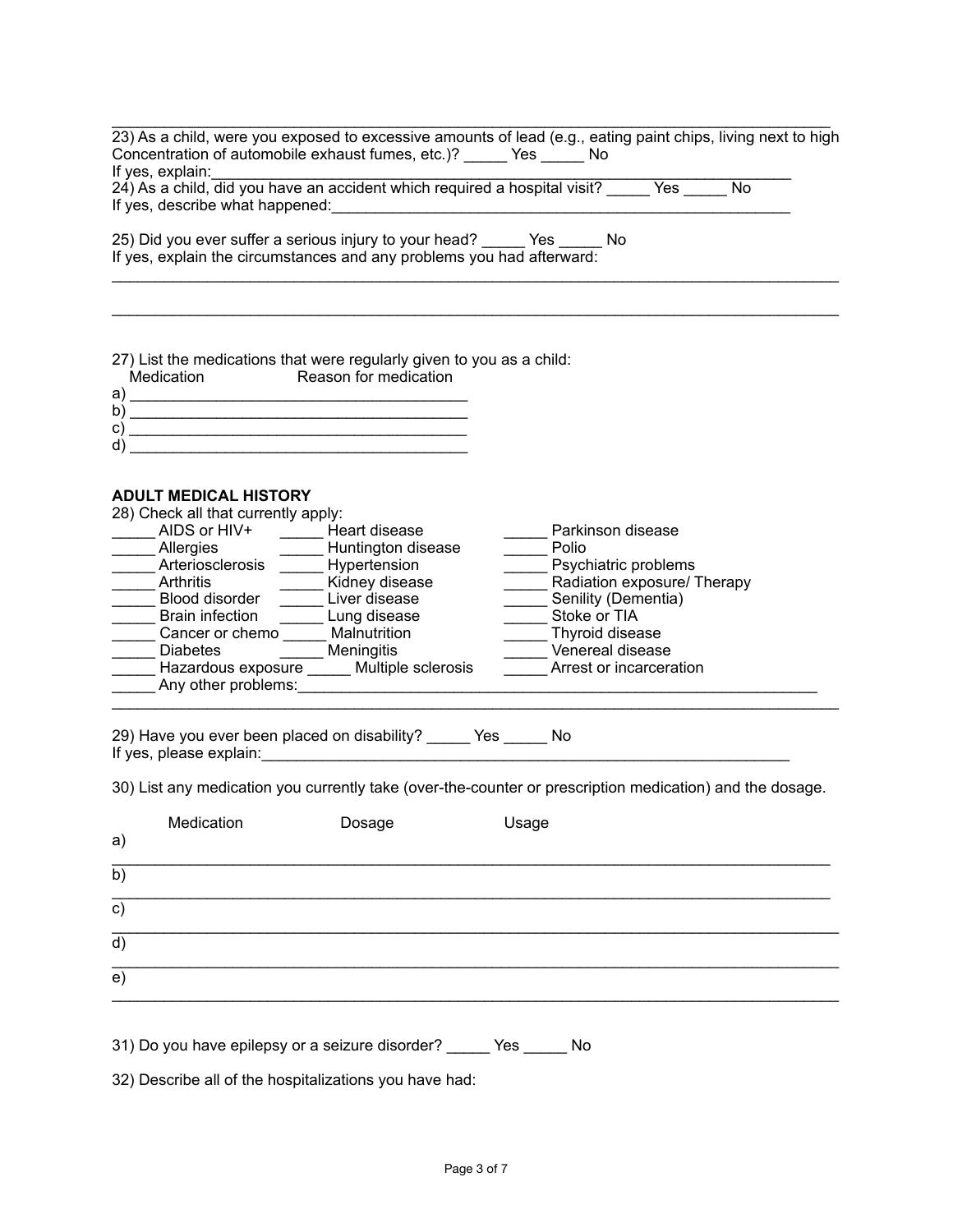| a                 |  |  |
|-------------------|--|--|
| $\mathbf{b}$      |  |  |
| $\mathbf{C}$      |  |  |
| $ {\sf q}\rangle$ |  |  |

## **FAMILY HISTORY**

The following questions deal with your biological mother, father, brothers, and sisters. MOTHER

34) Is she alive? Yes No If deceased, what was the cause of death?

38) Does your mother have a suspected learning disability or psychological disorder? Yes No If yes, describe:

 $\mathcal{L}_\text{G} = \{ \mathcal{L}_\text{G} = \{ \mathcal{L}_\text{G} = \{ \mathcal{L}_\text{G} = \{ \mathcal{L}_\text{G} = \{ \mathcal{L}_\text{G} = \{ \mathcal{L}_\text{G} = \{ \mathcal{L}_\text{G} = \{ \mathcal{L}_\text{G} = \{ \mathcal{L}_\text{G} = \{ \mathcal{L}_\text{G} = \{ \mathcal{L}_\text{G} = \{ \mathcal{L}_\text{G} = \{ \mathcal{L}_\text{G} = \{ \mathcal{L}_\text{G} = \{ \mathcal{L}_\text{G$ 

40) Briefly describe your mother's health history:

FATHER

41) What is your father's name?\_\_\_\_\_\_\_\_\_\_\_\_\_\_\_\_\_\_\_\_\_\_\_\_\_\_\_\_\_\_\_\_\_\_\_\_\_\_\_\_\_\_\_\_\_\_\_\_\_\_\_\_

42) Is he alive? Yes\_\_\_\_\_ No\_\_\_\_\_ If deceased, what was the cause of death?\_\_\_\_\_\_\_\_\_\_\_\_

46) Does your father have a suspected learning disability or psychological disorder?

Yes\_\_\_\_\_ No\_\_\_\_\_. If yes, describe: \_\_\_\_\_\_\_\_\_\_\_\_\_\_\_\_\_\_\_\_\_\_\_\_\_\_\_\_\_\_\_\_\_\_\_\_\_\_\_\_\_\_\_\_\_\_\_\_

48) Briefly describe your father's health history:\_\_\_\_\_\_\_\_\_\_\_\_\_\_\_\_\_\_\_\_\_\_\_\_\_\_\_\_\_\_

50) How many brothers and sisters do you have? 52) Are there any problems (physical, academic or psychological) associated with any of your brothers or sisters? Yes\_\_\_\_\_ No\_\_\_\_\_ If yes, describe:

 $\mathcal{L}_\text{G} = \{ \mathcal{L}_\text{G} = \{ \mathcal{L}_\text{G} = \{ \mathcal{L}_\text{G} = \{ \mathcal{L}_\text{G} = \{ \mathcal{L}_\text{G} = \{ \mathcal{L}_\text{G} = \{ \mathcal{L}_\text{G} = \{ \mathcal{L}_\text{G} = \{ \mathcal{L}_\text{G} = \{ \mathcal{L}_\text{G} = \{ \mathcal{L}_\text{G} = \{ \mathcal{L}_\text{G} = \{ \mathcal{L}_\text{G} = \{ \mathcal{L}_\text{G} = \{ \mathcal{L}_\text{G$ 

 $\mathcal{L}_\text{max}$  , and the set of the set of the set of the set of the set of the set of the set of the set of the set of the set of the set of the set of the set of the set of the set of the set of the set of the set of the

 $\mathcal{L}_\text{max}$  , and the contribution of the contribution of the contribution of the contribution of the contribution of the contribution of the contribution of the contribution of the contribution of the contribution of t 53) Who raised you?

\_\_\_\_\_ Biological parent(s) \_\_\_\_\_ Relatives Other Who?\_\_\_\_\_\_\_\_\_\_\_\_\_\_\_\_\_\_\_\_\_\_\_\_ 54) What languages were spoken at home when you were a child?  $\frac{1}{2}$ 

2) \_\_\_\_\_\_\_\_\_\_\_\_\_\_\_\_\_\_\_\_\_\_\_\_\_\_\_\_\_\_\_\_\_\_\_\_\_\_\_\_\_

55) Please check all that exist(ed) in close biological (blood) **family members** (parents, brothers, sisters, grandparents, aunts, uncles). Note who it was and describe the problem where indicated. Who?

| Epilepsy or seizures                  |  |
|---------------------------------------|--|
| Learning disability                   |  |
| Left-handedness                       |  |
| Mental retardation                    |  |
| Neurological (brain) disease          |  |
| Alzheimer's disease or senility       |  |
| Huntington disease                    |  |
| Multiple sclerosis                    |  |
| Parkinson disease                     |  |
| Other neurological disease (describe) |  |
| Psychiatric illness                   |  |
| Alcoholism                            |  |
| Bipolar illness (manic-depression)    |  |
| Depression                            |  |
|                                       |  |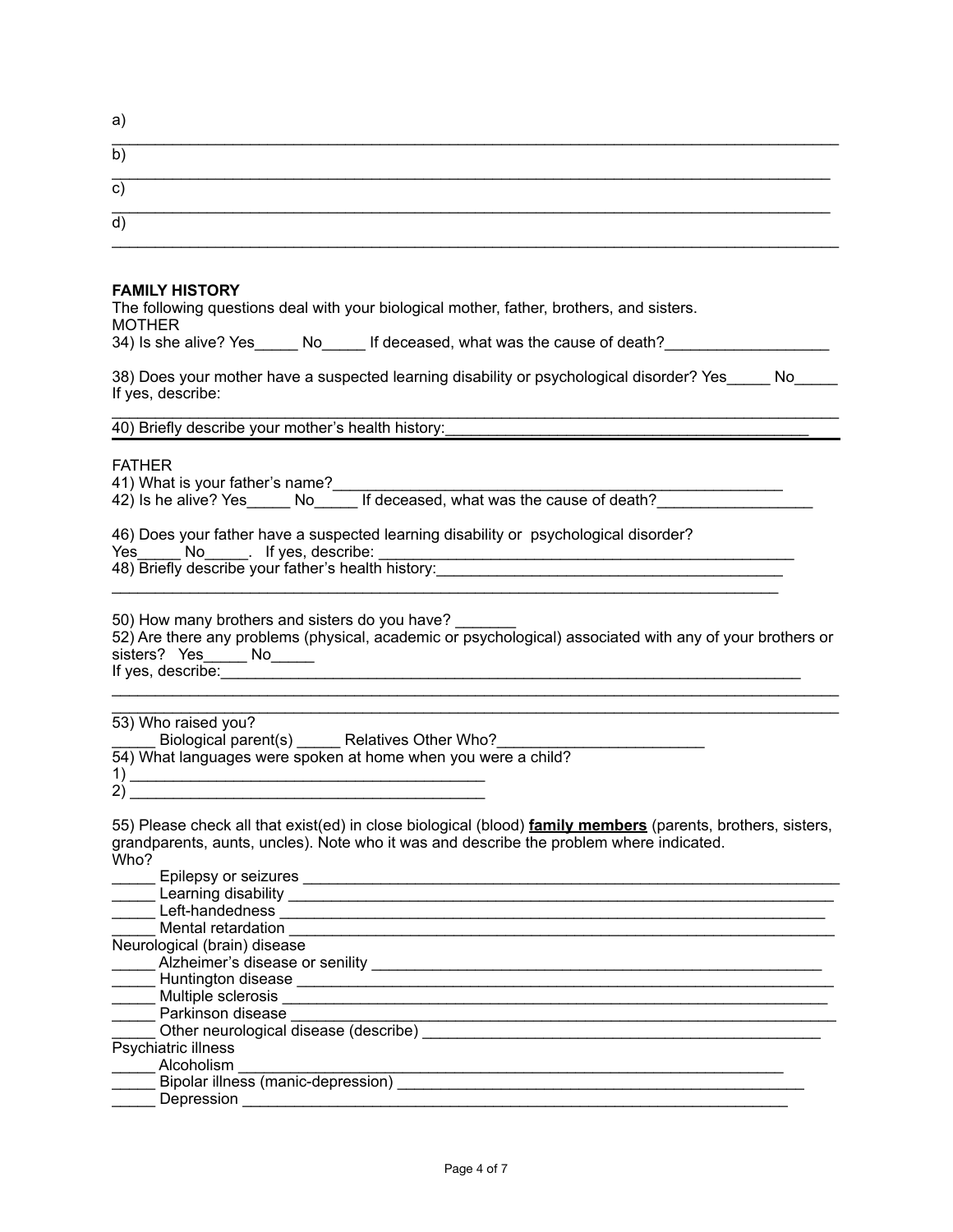|                                                                        | ___ Schizophrenia ____ <sup>___</sup>                                                                                                                                  |                    |  |                                                                                                     |  |
|------------------------------------------------------------------------|------------------------------------------------------------------------------------------------------------------------------------------------------------------------|--------------------|--|-----------------------------------------------------------------------------------------------------|--|
|                                                                        |                                                                                                                                                                        |                    |  |                                                                                                     |  |
|                                                                        | Speech or language disorder<br><u>Communication</u> Other major disease or disorder (describe)                                                                         |                    |  |                                                                                                     |  |
| <b>PERSONAL HISTORY</b><br><b>MARITAL HISTORY</b>                      | 56) Current marital status: Married_____ Divorced_____ Widowed_____ Separated_____<br>57) Years married to current spouse: _____<br>58) Number of times married: _____ |                    |  |                                                                                                     |  |
| <b>EDUCATIONAL HISTORY</b>                                             | 66) Highest grade or degree earned: [11] Martin Martin Martin Martin Martin Martin Martin Martin Martin Martin                                                         |                    |  | 67) How would you describe your usual performance as a student in (please circle highest level):    |  |
|                                                                        | Name of School # Yrs  Date Finished  Average Grade Diploma                                                                                                             |                    |  |                                                                                                     |  |
| Grades 1-6<br>7-8/9<br>9/10-12<br>University<br>Post-graduate<br>Other | ,我们也不会有什么。""我们的人,我们也不会有什么?""我们的人,我们也不会有什么?""我们的人,我们也不会有什么?""我们的人,我们也不会有什么?""我们的人<br>,我们也不会有什么。""我们的人,我们也不会有什么?""我们的人,我们也不会有什么?""我们的人,我们的人,我们也不会有什么?""我们的人,我们的人,我们的人,我  |                    |  |                                                                                                     |  |
|                                                                        | Please provide any additional helpful comments about your academic performance:                                                                                        |                    |  |                                                                                                     |  |
| Reason:                                                                | 70) Were you ever in any special class(es) or received special services? Yes _____ No_____                                                                             |                    |  | If yes, what grade? ____________________ or age?_________ What type of class?______________________ |  |
| <b>OCCUPATIONAL HISTORY</b><br>71) Current job title:                  | 73) How long have you been on this job?                                                                                                                                |                    |  |                                                                                                     |  |
| 75) Prior jobs:<br>(Start with most recent)                            |                                                                                                                                                                        | Reason for leaving |  | Time on this job                                                                                    |  |
| a)                                                                     |                                                                                                                                                                        |                    |  |                                                                                                     |  |
| b)                                                                     |                                                                                                                                                                        |                    |  |                                                                                                     |  |
| c)                                                                     |                                                                                                                                                                        |                    |  |                                                                                                     |  |
| d)                                                                     |                                                                                                                                                                        |                    |  |                                                                                                     |  |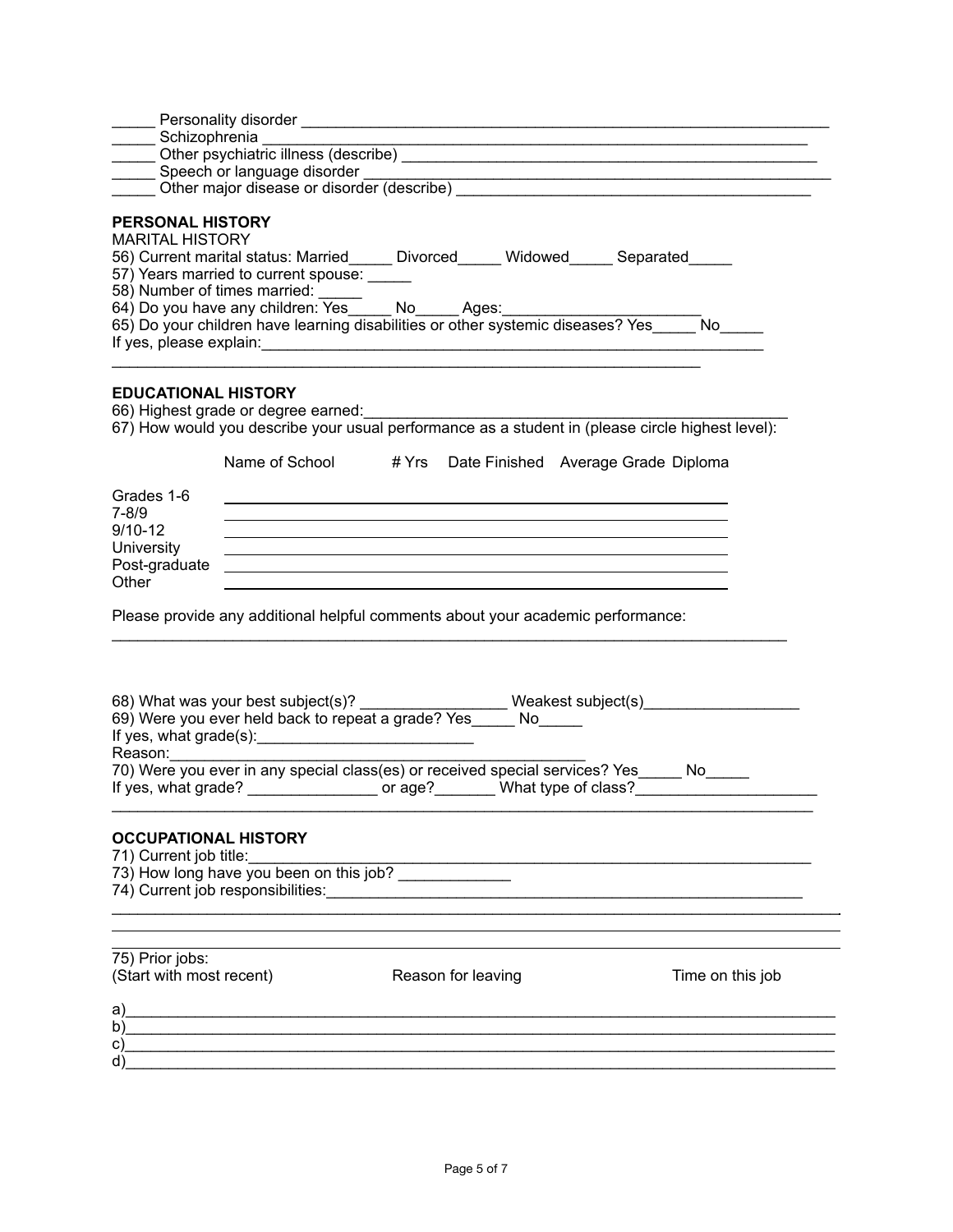76) At any time on a job, were you exposed to toxic, hazardous, noxious or otherwise dangerous or unusual substances (e.g., lead, mercury, radiation, solvents, pesticides, chemicals, etc)? Yes\_\_\_\_\_\_ No\_\_\_\_\_\_

| <b>MILITARY HISTORY</b>                  |                                                                            |                                                                                                                                                                                                                                                                                                                                                                                                   |  |
|------------------------------------------|----------------------------------------------------------------------------|---------------------------------------------------------------------------------------------------------------------------------------------------------------------------------------------------------------------------------------------------------------------------------------------------------------------------------------------------------------------------------------------------|--|
|                                          |                                                                            | 77) Branch: Contract Chinage Contract Chinage Contract Chinage Chinage Chinage Chinage Chinage Chinage Chinage                                                                                                                                                                                                                                                                                    |  |
| 79) Major military duties:               | 80) Did you sustain any physical injuries in the military                  |                                                                                                                                                                                                                                                                                                                                                                                                   |  |
| Combat exposure? Yes No                  |                                                                            |                                                                                                                                                                                                                                                                                                                                                                                                   |  |
| If yes, describe:                        |                                                                            |                                                                                                                                                                                                                                                                                                                                                                                                   |  |
|                                          |                                                                            | il yes, describe.<br>81) Were you ever exposed to any dangerous or unusual substances during your service (e.g., Agent                                                                                                                                                                                                                                                                            |  |
|                                          |                                                                            | Orange, radiation, etc? Yes_____ No_____. If yes, explain:_______________________                                                                                                                                                                                                                                                                                                                 |  |
| <b>RECREATION/SOCIALIZATION</b>          |                                                                            | 82) Briefly list the types of recreation activities (sports, games, TV, hobbies, etc.) you engage(d) in?                                                                                                                                                                                                                                                                                          |  |
| SUBSTANCE USE HISTORY ALCOHOL            |                                                                            |                                                                                                                                                                                                                                                                                                                                                                                                   |  |
| 86) I started drinking regularly at age: |                                                                            |                                                                                                                                                                                                                                                                                                                                                                                                   |  |
|                                          |                                                                            | Less than 10 years old ______ 10-15______ 16-18______ 19-21______ over 21______<br>87) I drink alcohol: rarely or never_______ 1-2 days/week_______ 3-5 days/week_______ Daily_______                                                                                                                                                                                                             |  |
|                                          | I used to drink but have stopped Date stopped                              |                                                                                                                                                                                                                                                                                                                                                                                                   |  |
|                                          | 89) Usual number of drinks I have at a time:                               |                                                                                                                                                                                                                                                                                                                                                                                                   |  |
|                                          |                                                                            | 90) My last drink was: Less than 24 hours ago_______ 24-48 hours ago_____ over 48 hours ago____                                                                                                                                                                                                                                                                                                   |  |
| 91) Check all that apply:                | I can drink more than most people my age and size before I get drunk.      |                                                                                                                                                                                                                                                                                                                                                                                                   |  |
|                                          |                                                                            | I sometimes get into trouble (fights, legal difficulty, problems at work, conflicts with family,                                                                                                                                                                                                                                                                                                  |  |
| accidents, etc.)                         |                                                                            |                                                                                                                                                                                                                                                                                                                                                                                                   |  |
| after drinking                           |                                                                            |                                                                                                                                                                                                                                                                                                                                                                                                   |  |
| I sometimes black out after drinking     | Date of last time you had 4 or more drinks on one occasion or day:         |                                                                                                                                                                                                                                                                                                                                                                                                   |  |
|                                          |                                                                            |                                                                                                                                                                                                                                                                                                                                                                                                   |  |
| <b>DRUGS</b>                             |                                                                            |                                                                                                                                                                                                                                                                                                                                                                                                   |  |
|                                          | 92) Please check all the drugs you are now using or have used in the past: |                                                                                                                                                                                                                                                                                                                                                                                                   |  |
| Amphetamines (inc. diet pills)           |                                                                            | Currently using. Used in the past                                                                                                                                                                                                                                                                                                                                                                 |  |
| Barbiturates (downers, etc.)             |                                                                            |                                                                                                                                                                                                                                                                                                                                                                                                   |  |
| _______ Cocaine or crack                 |                                                                            |                                                                                                                                                                                                                                                                                                                                                                                                   |  |
| Hallucinogenics (LSD, acid, STP, etc.)   |                                                                            | $\frac{1}{1-\frac{1}{2}}\left( \frac{1}{2}-\frac{1}{2}\right) ^{2}+\frac{1}{2}+\frac{1}{2}+\frac{1}{2}+\frac{1}{2}+\frac{1}{2}+\frac{1}{2}+\frac{1}{2}+\frac{1}{2}+\frac{1}{2}+\frac{1}{2}+\frac{1}{2}+\frac{1}{2}+\frac{1}{2}+\frac{1}{2}+\frac{1}{2}+\frac{1}{2}+\frac{1}{2}+\frac{1}{2}+\frac{1}{2}+\frac{1}{2}+\frac{1}{2}+\frac{1}{2}+\frac{1}{2}+\frac{1}{2}+\frac{1}{2}+\frac{1}{2}+\frac$ |  |
| Inhalants (glue, nitrous oxide, ect.)    |                                                                            | $\frac{1}{2}$                                                                                                                                                                                                                                                                                                                                                                                     |  |
| Marijuana                                | Opiate narcotics (heroin, morphine, etc.)                                  |                                                                                                                                                                                                                                                                                                                                                                                                   |  |
| $\frac{1}{2}$ PCP (or angel dust)        |                                                                            |                                                                                                                                                                                                                                                                                                                                                                                                   |  |
| Please list all other drugs:             |                                                                            |                                                                                                                                                                                                                                                                                                                                                                                                   |  |
|                                          |                                                                            |                                                                                                                                                                                                                                                                                                                                                                                                   |  |
|                                          |                                                                            |                                                                                                                                                                                                                                                                                                                                                                                                   |  |
| Which one(s)?                            |                                                                            | (93) Do you consider yourself dependent on any above drug? Yes _____ No                                                                                                                                                                                                                                                                                                                           |  |
|                                          |                                                                            |                                                                                                                                                                                                                                                                                                                                                                                                   |  |
|                                          |                                                                            |                                                                                                                                                                                                                                                                                                                                                                                                   |  |
|                                          |                                                                            |                                                                                                                                                                                                                                                                                                                                                                                                   |  |

94) Do you consider yourself dependent on any prescription drug? Yes \_\_\_\_\_ No\_\_\_\_ Which one(s)?

 $\_$  ,  $\_$  ,  $\_$  ,  $\_$  ,  $\_$  ,  $\_$  ,  $\_$  ,  $\_$  ,  $\_$  ,  $\_$  ,  $\_$  ,  $\_$  ,  $\_$  ,  $\_$  ,  $\_$  ,  $\_$  ,  $\_$  ,  $\_$  ,  $\_$  ,  $\_$  ,  $\_$  ,  $\_$  ,  $\_$  ,  $\_$  ,  $\_$  ,  $\_$  ,  $\_$  ,  $\_$  ,  $\_$  ,  $\_$  ,  $\_$  ,  $\_$  ,  $\_$  ,  $\_$  ,  $\_$  ,  $\_$  ,  $\_$  ,